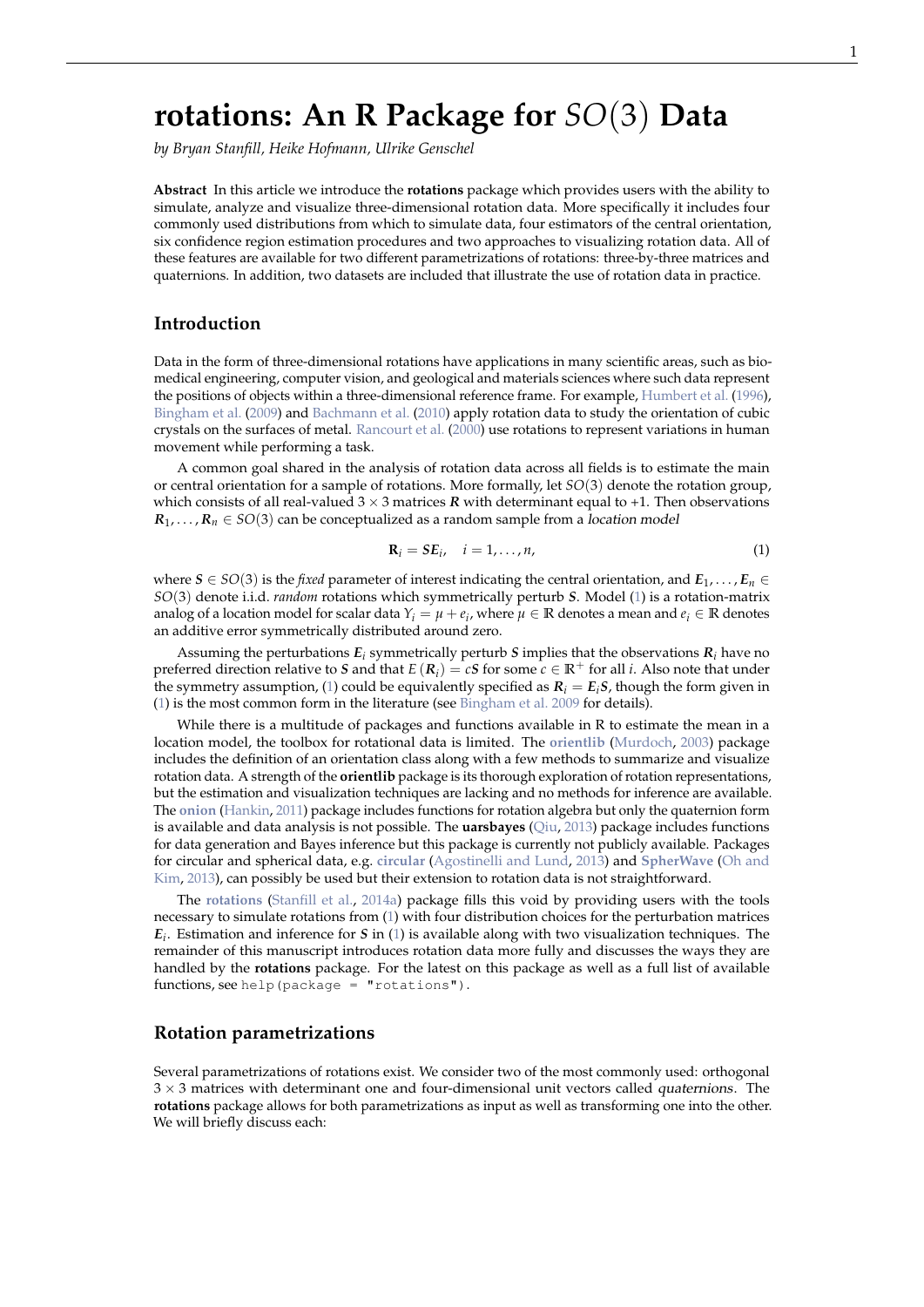#### <span id="page-1-3"></span>**Matrix form**

Rotations in three-dimensions can be represented by  $3 \times 3$  orthogonal matrices with determinant one. Matrices with these characteristics form a group called the special orthogonal group, or rotation group, denoted *SO*(3). Every element in *SO*(3) is associated with a skew-symmetric matrix **Φ** (*W*) where

$$
\Phi\left(W\right) = \left(\begin{array}{ccc} 0 & -w_3 & w_2 \\ w_3 & 0 & -w_1 \\ -w_2 & w_1 & 0 \end{array}\right)
$$

and  $W \in \mathbb{R}^3$ . Applying the exponential operator to the matrix  $\Phi\left(W\right)$  results in the rotation  $R$ 

<span id="page-1-1"></span><span id="page-1-0"></span>
$$
R = \exp\left[\Phi\left(W\right)\right] = \sum_{k=0}^{\infty} \frac{\left[\Phi\left(W\right)\right]^k}{k!}.
$$
 (2)

Since  $\Phi(W)$  is skew-symmetric, it can be shown that [\(2\)](#page-1-0) reduces to

$$
\mathbf{R} = \cos(r)\mathbf{I}_{3\times 3} + \sin(r)\mathbf{\Phi}\left(\mathbf{U}\right) + \left[1 - \cos(r)\right]\mathbf{U}\mathbf{U}^\top,\tag{3}
$$

where  $r = ||W||$ ,  $U = W/||W||$ . In the material sciences literature *r* and  $U \in \mathbb{R}^3$  are termed the misorientation angle and misorientation axis, respectively.

Given a rotation matrix *R* one can find the associated skew-symmetric matrix **Φ** (*W*) by applying the logarithm operator defined by

<span id="page-1-2"></span>
$$
Log (R) = \begin{cases} 0 & \text{if } \theta = 0\\ \frac{r}{2\sin r} \left( R - R^{\top} \right) & \text{otherwise,} \end{cases}
$$
(4)

where  $r \in [-\pi, \pi]$  satisfies  $tr(R) = 1 + 2 \cos r$  and  $tr(\cdot)$  denotes the trace of a matrix. For more on the correspondence between *SO*(3) and skew-symmetric matrices see [Stanfill et al.](#page-10-7) [\(2013\)](#page-10-7).

The **rotations** package defines the S3 class "SO3", which internally stores a sample of *n* rotations as a  $n \times 9$  matrix. If  $n = 1$  then an object of class "SO3" is printed as a  $3 \times 3$  matrix but for  $n > 1$  the  $n \times 9$  matrix is printed. Objects can be coerced into, or tested for the class "SO3" with the as . SO3 and is.SO3 functions, respectively. Any object passed to is.SO3 is tested for three characteristics: dimensionality, orthogonality and determinant one.

The as. SO3 function coerces the input into the class "SO3". There are three types of input supported by the as  $.$  SO3 function. Given a singe angle  $r$  and axis  $U$ , as  $.$  SO3 will form a rotation matrix according to [\(3\)](#page-1-1). Equivalently one could supply a three-dimensional vector *W*, then the length of that vector will be taken to be the angle of rotation  $r = ||W||$  and the axis is taken to be the unitvector in the direction of *W*, i.e.  $U = W/||W||$ . One can also supply a rotation *Q* in the quaternion representation. The as.SO3 function will return the matrix equivalent of *Q*. For all input types the function as.SO3 returns an *n* × 9 matrix of class "SO3" where each row corresponds to a rotation matrix. Below we illustrate the use of the as . SO3 function by constructing the  $3 \times 3$  matrix associated with a 90° rotation about the *y*-axis, i.e.  $r = \pi/2$  and  $\bm{U} = (0, 1, 0)$ . In this example and all that follow, we have rounded the output to three digits for compactness.

```
r \leftarrow \pi/2U \leftarrow c(0, 1, 0)W < - U*r
R <- as.SO3(W)
R
\# [, 1] [, 2] [, 3]
## [1,] 6.12e-17 0 1.00e+00
## [2,] 0.00e+00 1 0.00e+00
## [3,] -1.00e+00 0 6.12e-17
identical(R, as.SO3(U, r))
## [1] TRUE
```
Given a rotation matrix **R**, the functions mis.angle and mis.axis will determine the misorientation angle and axis of an object with class "SO3" as illustrated in the next example.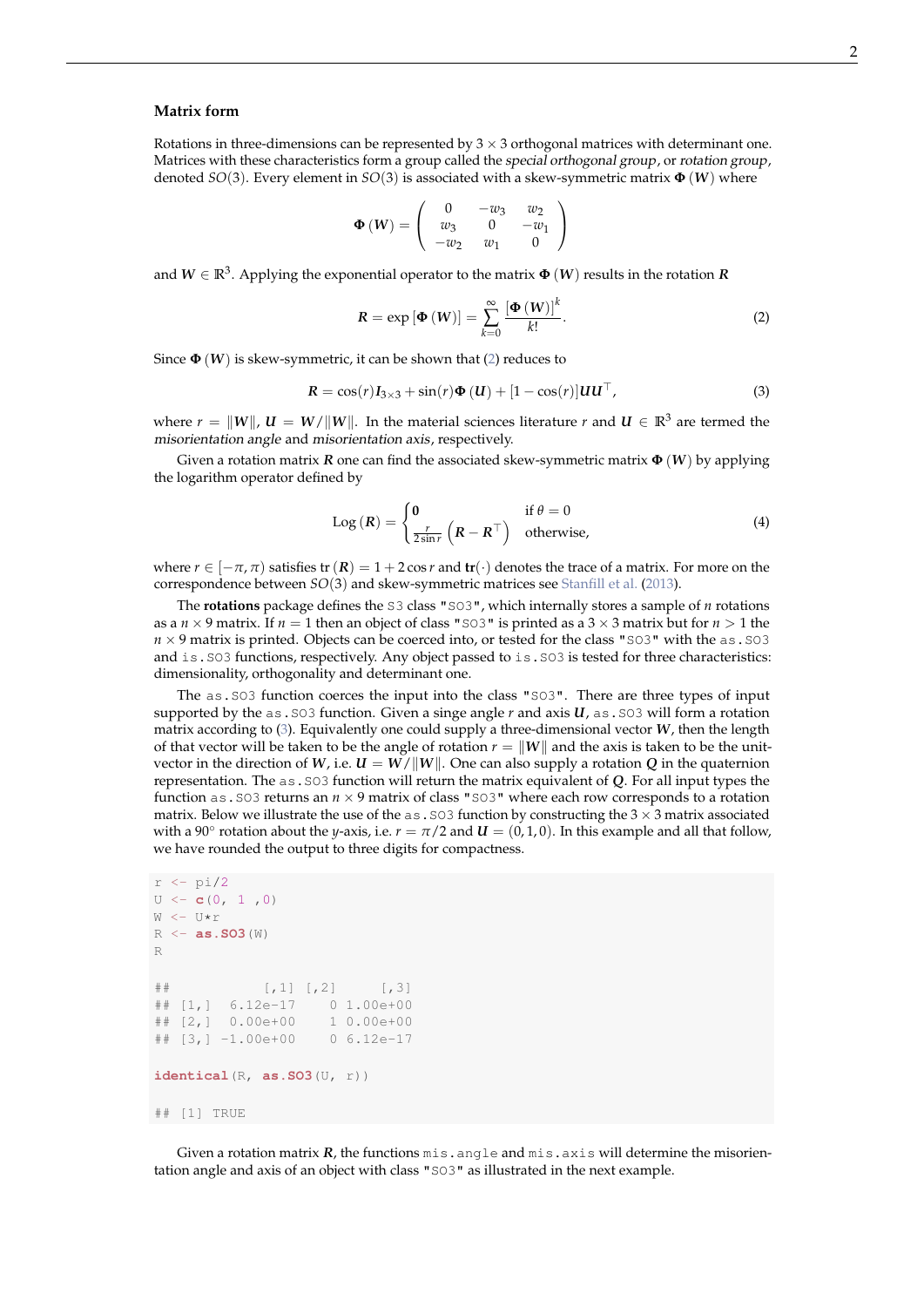<span id="page-2-2"></span>**mis.angle**(R)\*2/pi ## [1] 1 **mis.axis**(R) ## [,1] [,2] [,3] ## [1,] 0 1 0

#### **Quaternion form**

Quaternions are unit vectors in  $\mathbb{R}^4$  that are commonly written as

<span id="page-2-0"></span>
$$
Q = x_1 + x_2 i + x_3 j + x_4 k, \tag{5}
$$

where  $x_l$  ∈ [−1, 1] for *l* = 1, 2, 3, 4 and  $i^2 = j^2 = k^2 = ijk = −1$ . We can write  $Q = (s, V)$  as tuple of the scalar *s* for coefficient **1** and vector *V* for the remaining coefficients, i.e.  $s = x_1$  and  $V = (x_2, x_3, x_4)$ .

A rotation around axis *U* by angle *r* translates to  $Q = (s, V)$  with

 $s = \cos{(r/2)}$ ,  $V = U \sin{(r/2)}$ .

Note that rotations in quaternion form are over-parametrized: *Q* and −*Q* represent equivalent rotations. This ambiguity has no impact on the distributional models, parameter estimation or inference methods to follow. Hence, for consistency, the **rotations** package only generates quaternions satisfying  $x_1 > 0$ . Data provided by the user does not need to satisfy this condition however.

The S3 class "Q4" is defined for the quaternion representation of rotations. All the functionality of the "SO3" class also exists for the "Q4" class, e.g. i.s. Q4 and as. Q4 will test for and coerce to class " $Q4$ ", respectively. Internally, a sample of *n* quaternions is stored in the form of a  $n \times 4$  matrix with each row a unit vector. Single quaternions are printed according to the representation in [\(5\)](#page-2-0) (see example below) while a sample of size *n* is printed as a  $n \times 4$  matrix with column names Real, i, j and k to distinguish between the four components.

The following code creates the same rotation from the previous section in the form of a quaternion with the as. Q4 function. This function works much the same way as the as. SO3 function in terms of possible inputs but returns a vector of length four of the class "Q4".

**as.Q4**(U, r) ## 0.707 + 0 \* i + 0.707 \* j + 0 \* k **as.Q4**(**as.SO3**(U, r)) ## 0.707 + 0 \* i + 0.707 \* j + 0 \* k

## **Data generation**

If the rotation  $E_i \in SO(3)$  from [\(1\)](#page-0-0) has an axis *U* that is uniformly distributed on the unit sphere and an angle *r* that is independently distributed about zero according to some symmetric distribution function then *E<sup>i</sup>* is said to belong to the uniform-axis random spin, or UARS, class of distributions. From [Bingham et al.](#page-9-0) [\(2009\)](#page-9-0) the density for *E<sup>i</sup>* is given by

<span id="page-2-1"></span>
$$
f(E_i|\kappa) = \frac{4\pi}{3 - \text{tr}(E_i)} C\left(\arccos\left\{\frac{\text{tr}(E_i) - 1}{2}\right\} \middle| \kappa\right),\tag{6}
$$

where  $C(\cdot|\kappa)$  is the distribution function associated with the angle of rotation *r* with concentration parameter *κ*. Members of the UARS family of distributions are differentiated based on the angular distribution *C*(·|*κ*).

The **rotations** package gives the user access to four members of the UARS class. Each member is differentiated by the distribution function for *r*: the uniform, the matrix Fisher [\(Langevin,](#page-10-8) [1905;](#page-10-8) [Downs,](#page-9-3) [1972;](#page-9-3) [Khatri and Mardia,](#page-10-9) [1977;](#page-10-9) [Jupp and Mardia,](#page-10-10) [1979\)](#page-10-10), the Cayley [\(Schaeben,](#page-10-11) [1997;](#page-10-11) [León et al.,](#page-10-12) [2006\)](#page-10-12)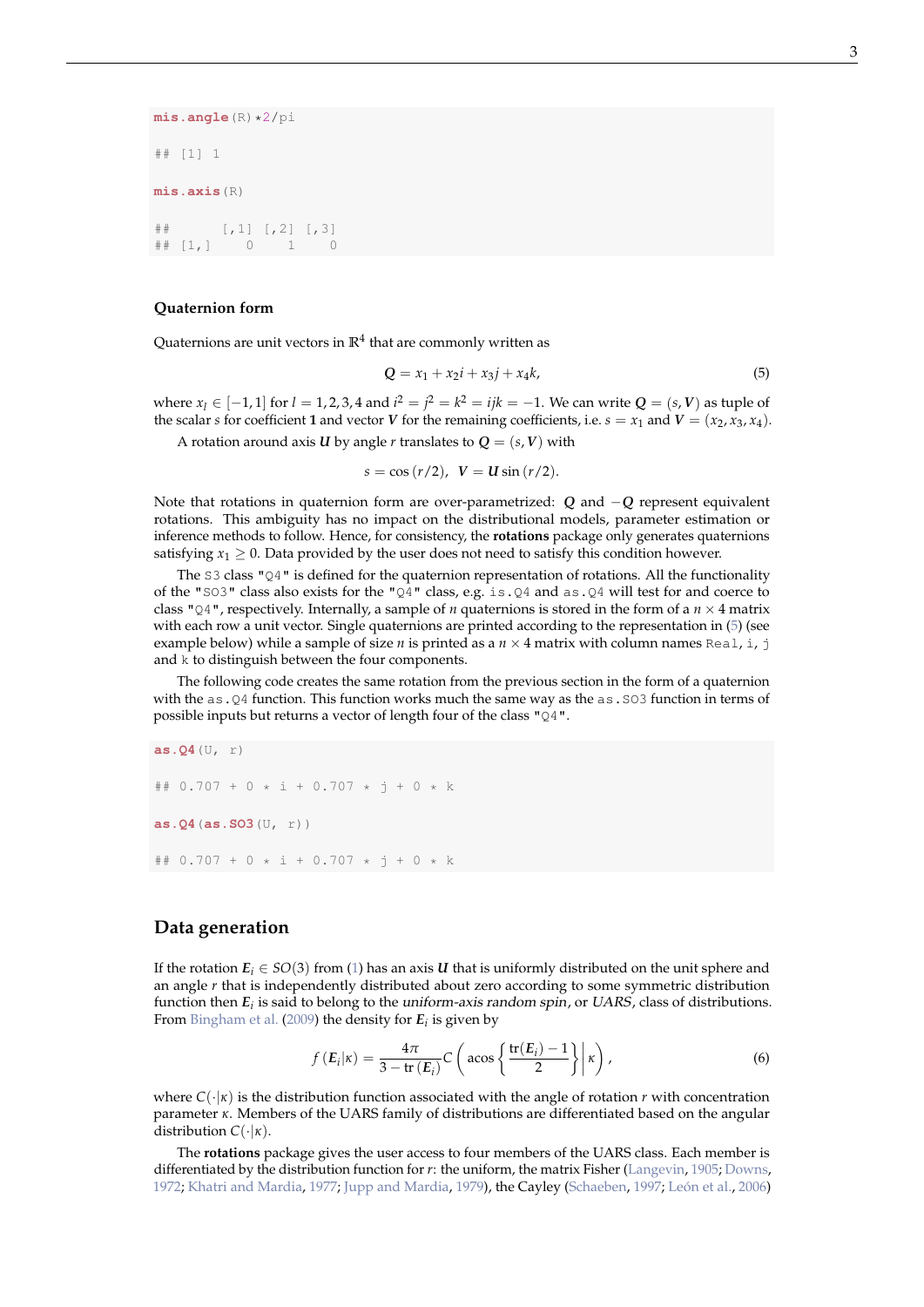<span id="page-3-1"></span>and the circular-von Mises distribution [\(Bingham et al.,](#page-9-0) [2009\)](#page-9-0). Note: probability distribution functions on *SO*(3) such as [\(6\)](#page-2-1) are defined with respect to the Haar measure, which we denote by *λ*. That is, the expectation of a random rotation  $R \in SO(3)$  with corresponding misorientation angle *r* is given by  $E(R) = \int_{\Omega} Rf(R|x) d\lambda$  where  $\Omega = SO(3)$ ,  $d\lambda = [1 - \cos(r)]dr/(2\pi)$  and d*r* is the derivative of *r* with respect to the Lebesgue measure. Because the Haar measure acts as the uniform measure on *SO*(3) and  $\lambda(\Omega) = 1$ , then the angular distribution  $C(r) = [1 - \cos(r)]/(2\pi)$  is referred to as the uniform distribution for misorientation angles *r* and has been included in the **rotations** package under the name .haar (see Table [1\)](#page-3-0).

The spread of the Cayley, matrix Fisher and circular-von Mises distributions is controlled by the concentration parameter *κ*. Concentration is a distribution specific quantity and is not comparable across different distributions. To make comparisons across distributions possible we also allow for specification of the circular variance, which is defined as  $\nu = 1 - E[\cos(r)]$  where  $E[\cos(r)]$  is often referred to as the mean resultant length [\(Fisher,](#page-9-4) [1996\)](#page-9-4). The form of each angular distribution along with the circular variance as a function of the concentration parameter is given in Table [1.](#page-3-0)

<span id="page-3-0"></span>

| Name               | Density $C(r \kappa)$                                                                              | Circular variance $\nu$                                                         | <b>Function</b> |
|--------------------|----------------------------------------------------------------------------------------------------|---------------------------------------------------------------------------------|-----------------|
| Uniform            | $\frac{1-\cos(r)}{2\pi}$                                                                           | $\frac{3}{2}$                                                                   | .haar           |
| Cayley             | $\frac{\Gamma(\kappa+2)(1+\cos r)^{\kappa}(1-\cos r)}{2^{(\kappa+1)}\sqrt{\pi}\Gamma(\kappa+1/2)}$ | $\frac{3}{\kappa+2}$                                                            | .cayley         |
| matrix Fisher      | $\frac{\left[1-\cos(r)\right]\exp[2\kappa\cos(r)]}{2\pi\left[I_0(2\kappa)-I_1(2\kappa)\right]}$    | $\frac{3I_0(2\kappa)-4I_1(2\kappa)+I_2(2\kappa)}{2[I_0(2\kappa)-I_1(2\kappa)]}$ | .fisher         |
| circular-von Mises | $\exp[\kappa \cos(r)]$<br>$2\pi I_0(\kappa)$                                                       | $\frac{I_0(\kappa)-I_1(\kappa)}{I_0(\kappa)}$                                   | .vmises         |

**Table 1:** Circular densities and circular variance  $v$ ;  $I_i(\cdot)$  represents the modified Bessel function of order *i* and  $\Gamma(\cdot)$  is the gamma function.

For a given concentration  $d$ , p and r take the same meaning as for the more familiar distributions such as dnorm. To simulate a sample of *SO*(3) data, the ruars function takes arguments n, rangle, and kappa to specify the sample size, angular distribution and concentration as shown below. Alternatively, one can specify the circular variance *ν*. Circular variance is used in the event that both circular variance and concentration are provided. The space argument determines the parametrization to form. When a sample of rotations is printed then a  $n \times 9$  matrix is printed with column titles that specify which element of the matrix each column corresponds to. For example, the  $R_{\{1,1\}}$  element of a rotation matrix is printed under the column heading R11 as illustrated below.

```
Rs \le ruars (n = 20, rangle = rcayley, kappa = 1, space = 'SO3')
Qs \leq ruars (n = 20, rangle = rcayley, kappa = 1, space = 'Q4')
Rs \leftarrow ruars (n = 20, rangle = rcayley, nu = 1, space = 'SO3')
Qs \leftarrow ruars (n = 20, rangle = rcayley, nu = 1, space = 'Q4')
head(Rs,3)
## R11 R21 R31 R12 R22 R32 R13 R23 R33
## [1,] 0.731 0.6801 -0.0607 -0.36 0.308 -0.8810 -0.580 0.665 0.4693
## [2,] -0.205 -0.0136 -0.9787 0.96 0.193 -0.2037 0.192 -0.981 -0.0265
## [3,] 0.867 -0.1943 0.4587 0.25 0.966 -0.0643 -0.431 0.171 0.8863
```
# **Data analysis**

In this section we present functions in the **rotations** package to compute point estimates and confidence regions for the central orientation *S*.

#### **Estimation of central orientation**

Given a sample of *n* observations  $R_1, \ldots, R_n$  generated according to [\(1\)](#page-0-0), the **rotations** package offers four built-in ways to estimate the central orientation *S*. These estimators are either Riemannian- or Euclidean-based in geometry and use either the *L*<sup>1</sup> - or *L*2- norm, i.e. they are median- or mean-type. We briefly discuss how the choice of geometry affects estimation of *S*.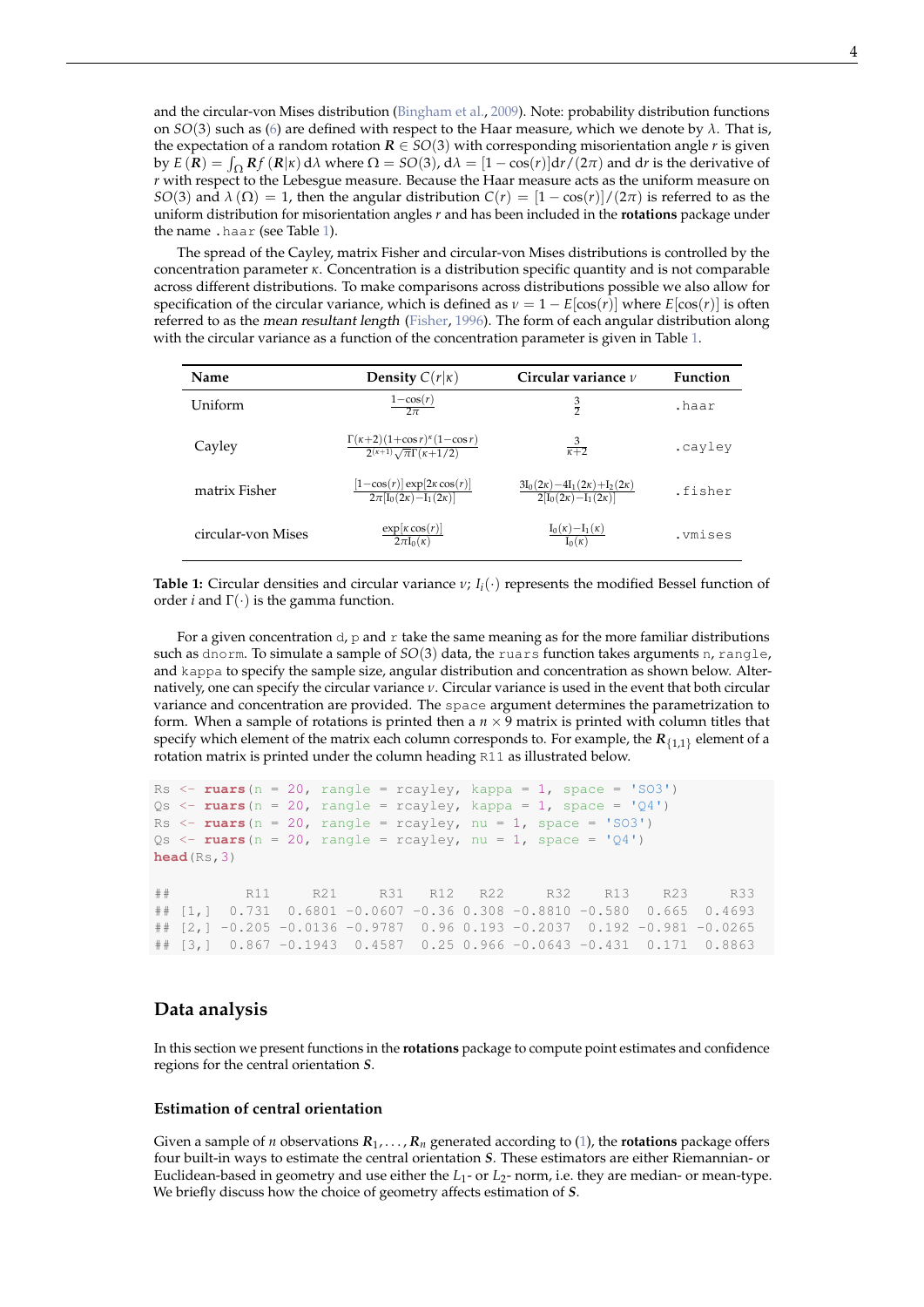<span id="page-4-0"></span>The choice of geometry results in two different metrics to measure the distance between rotation matrices  $R_1$  and  $\overline{R_2} \in SO(3)$ . The Euclidean distance,  $d_E$ , between two rotations is defined by

$$
d_E (R_1, R_2) = ||R_1 - R_2||_F,
$$

where  $\|A\|_F = \sqrt{\text{tr}(A^\top A)}$  denotes the Frobenius norm. The Euclidean distance between two rotation matrices corresponds to the length of the shortest path in **R**3×<sup>3</sup> that connects them and is therefore an extrinsic distance metric.

Estimators based on the Euclidean distance form the class of *projected* estimators. The name is derived from the method used to compute these estimators. That is, each estimator in this class is the projection of the the generic  $3 \times 3$  matrix that minimizes the loss function into  $SO(3)$ . For an object with class "SO3" the median or mean function with argument type  $=$  "projected" will return a 3 × 3 matrix in *SO*(3) that minimizes the first- or second-order loss function, respectively.

By staying in the Riemannian space *SO*(3) the natural distance metric becomes the Riemannian (or geodesic) distance,  $d_R$ , which for two rotations  $R_1, R_2 \in SO(3)$  is defined as

$$
d_{R}(\mathbf{R}_{1}, \mathbf{R}_{2}) = \frac{1}{\sqrt{2}} \left\| \mathrm{Log}\left(\mathbf{R}_{1}^{\top} \mathbf{R}_{2}\right) \right\|_{F} = |r|,
$$

where Log(*R*) denotes the logarithm of *R* defined in [\(4\)](#page-1-2) and  $r \in [-\pi, \pi)$  is the misorientation angle of  $R_1$ <sup>T</sup> $R_2$ . The Riemannian distance corresponds to the length of the shortest path that connects  $R_1$  and *R*<sup>2</sup> *within* the space *SO*(3) and is therefore an intrinsic distance metric. For this reason, the Riemannian distance is often considered the more natural metric on *SO*(3). As demonstrated in [Stanfill et al.](#page-10-7) [\(2013\)](#page-10-7), the Euclidean and Riemannian distances are related by  $d_E(R_1,R_2) = 2\sqrt{2}\sin{[d_R(R_1,R_2)/2]}.$ 

Estimators based on the Riemannian distance metric are called geometric estimators because they preserve the geometry of *SO*(3). These can be computed using the mean and median functions with the argument type =  $"geometric"$ . Table [2](#page-5-0) summarizes the four estimators including their formal definition and how they can be computed.

The estimators in Table [2](#page-5-0) find estimates based on minimization of  $L_1$ - and  $L_2$ -norms in the chosen geometry. The function gradient.search provides the option to optimize for any other arbitrary minimization criterion. As the name suggests, the minimization is done along the gradient of the minimization function in the rotation space. Starting from an initial, user-specified rotation, the algorithm finds a (local) minimum by stepping iteratively in the direction of the steepest descent. Step size is regulated internally by adjusting for curvature of the minimization function.

We highlight this process in the example below. The function  $LI$  .  $error$  is defined to minimize the intrinsic *L*<sup>1</sup> -norm, the result from the optimization should therefore agree with the geometric median of the sample. In fact, the difference between the two results is at the same level as the minimal difference (minerr) used for convergence of the gradient search. What is gained in flexibility of the optimization is, of course, paid for in terms of speed: the built-in median function is faster by far than the gradient search.

Also illustrated in the example below is the rot.dist function, which computes the distance between two objects of class "SO3", e.g. R1 and R2. The argument method specifies which type of distance to compute: the "extrinsic" option will return the Euclidean distance and the "intrinsic" option will return the Riemannian distance. If  $R1$  is an  $n \times 9$  matrix representing a sample of rotations, then rot.dist will return a vector of length *n* where the *i*th element represents the specified distance between R2 and the *i*th row of R1.

```
# error function definition
L1.error <- function(sample, Shat) {
    sum(rot.dist(sample, Shat, method = "intrinsic", p = 1))
}
cayley.sample \leq ruars (n = 50, rangle = rcayley, nu = 1, space = "SO3")
# gradient based optimization
system.time(SL1 <- gradient.search(cayley.sample, L1.error))
## user system elapsed
## 2.637 0.008 2.646
# in-built function
system.time(S <- median(cayley.sample, type = "geometric"))
## user system elapsed
## 0.003 0.000 0.002
```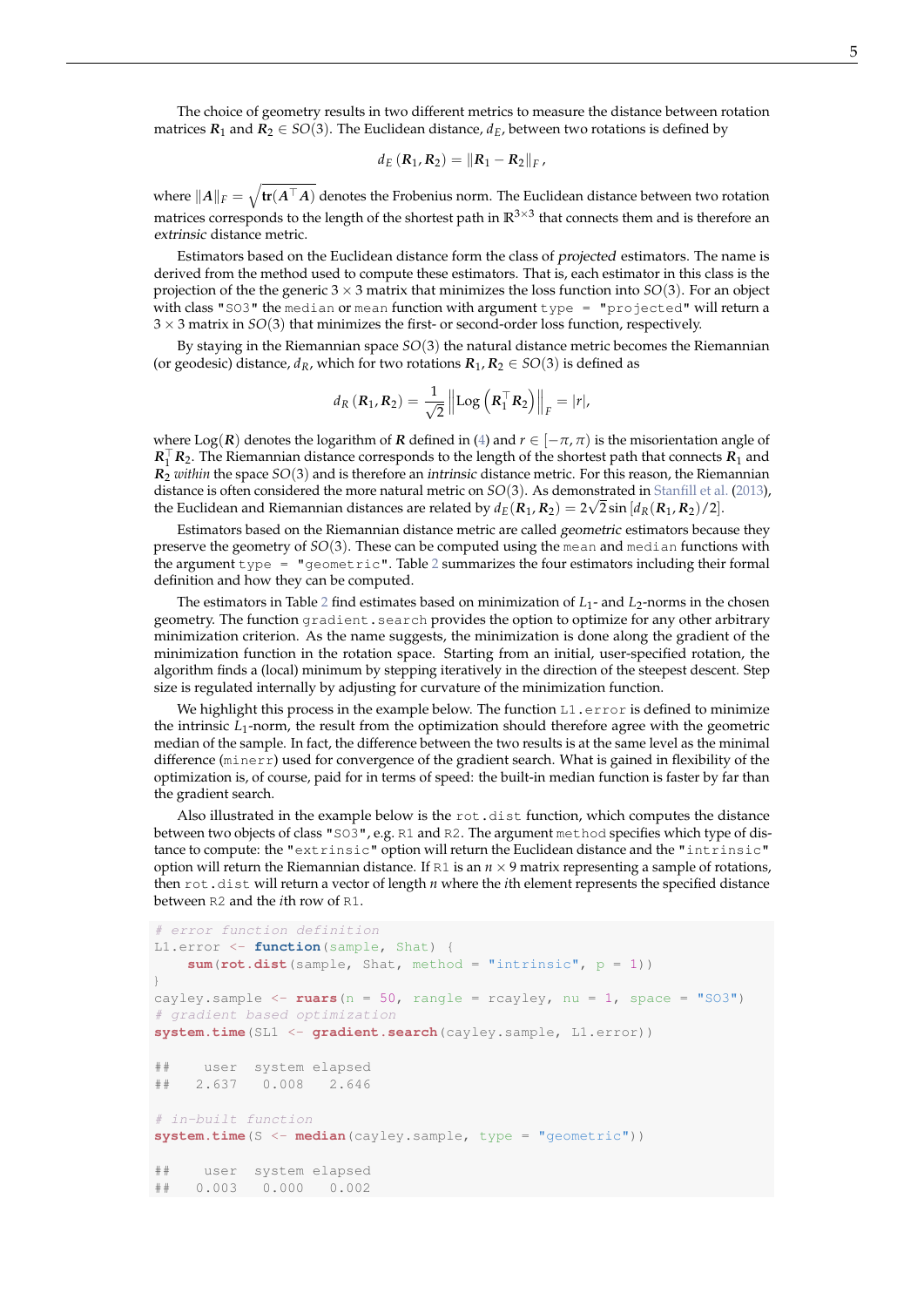<span id="page-5-1"></span>**rot.dist**(S, SL1\$Shat)

## [1] 1.27e-05

<span id="page-5-0"></span>

| Definition                                                                                               | Code                              |
|----------------------------------------------------------------------------------------------------------|-----------------------------------|
| $\widehat{S}_E$ = argmin $\sum_{i=1}^{n} d_F^2(S, R_i)$<br>$S\in SO(3)$ $i=1$                            | mean $(Rs, type = "projected")$   |
| $\widetilde{S}_E$ = argmin $\sum d_E(S, R_i)$<br>$S\in SO(3)$ $i=1$                                      | $median(Rs, type = "projected")$  |
| $\widehat{S}_R$ = argmin $\sum_{i=1}^{n} d_R^2(S, R_i)$<br>$S\in SO(3)$ $i=1$                            | mean $(Rs, type = "geometric")$   |
| $\widetilde{S}_R$ = argmin $\widetilde{\Sigma}$ d <sub>R</sub> (S, R <sub>i</sub> )<br>$S \in SO(3) i=1$ | median $(Rs, type = "geometric")$ |
|                                                                                                          |                                   |

**Table 2:** A summary of the estimators included in the **rotations** package. Rs is a sample of *n* rotations with class "SO3" or "Q4".

#### **Confidence regions**

Asymptotic results for the distribution of the projected mean  $S_E$  and median  $S_E$  can be used to construct confidence regions for the central orientation *S*. In the literature two approaches are available to justify the limiting distribution of the vector in  $\mathbb{R}^3$  associated with the centered estimator through [\(2\)](#page-1-0). More specifically, the vector  $\sqrt{n}\hat{h}$  has been shown to have a trivariate normal distribution where  $\hat{h} \in \mathbb{R}^3$ satisfies

$$
\exp\left[\boldsymbol{\Phi}\left(\widehat{\boldsymbol{h}}\right)\right] = \boldsymbol{S}^\top \widehat{\boldsymbol{S}}_{E}.
$$

The first approach transforms a result from directional statistics while the second uses *M*-estimation theory in *SO*(3) directly. A summary of these methods is given next.

In the context of directional statistics, [Prentice](#page-10-13) [\(1984\)](#page-10-13) used results found in [Tyler](#page-10-14) [\(1981\)](#page-10-14) and the fact that  $\widehat{S}_E$  is a function of the spectral decomposition of  $\overline{R} = \sum_{i=1}^n R_i/n$  in order to justify a multivariate normal limiting distribution for the scaled vector  $\sqrt{n} \hat{h}$ . Unsatisfied with the coverage rate achieved by [Prentice](#page-10-15) [\(1986\)](#page-10-15), [Fisher et al.](#page-9-5) [\(1996\)](#page-9-5) proposed a pivotal bootstrap procedure that results in coverage rates closer to the nominal level for small samples. A transformation from unit vectors in **R***<sup>d</sup>* to rotation matrices is required in order to apply the results of [Prentice](#page-10-13) [\(1984\)](#page-10-13) and [Fisher et al.](#page-9-5) [\(1996\)](#page-9-5) to  $SO(3)$ , therefore they are called *transformation-based*. The projected median  $\hat{S}_E$  cannot be expressed as a function of the sample spectral decomposition, therefore this approach cannot be used to create confidence regions based on  $S_E$ .

It has also been shown that both estimators  $S_E$  and  $S_E$  are *M*-estimators, which motivates a direct approach to confidence region estimation in *SO*(3) [\(Chang and Rivest,](#page-9-6) [2001\)](#page-9-6). In [Stanfill et al.](#page-10-16) [\(2014b\)](#page-10-16), a pivotal bootstrap method based on the direct approach was implemented to improve coverage rates in small samples. Because the results in [Chang and Rivest](#page-9-6) [\(2001\)](#page-9-6) and [Stanfill et al.](#page-10-16) [\(2014b\)](#page-10-16) deal with *SO*(3) data directly, this approach is called direct.

The six possible confidence regions that result from these two methods are available through the wrapper function region. They are differentiated based on the method, type and estimator arguments. Set estimator = "mean" or estimator = "median" to estimate a region based on  $S_E$  or  $S_E$ , respectively. For  $S_E$  one can choose method = "transformation" for the transformationbased methods or method = "direct" for the direct method. Since the transformation-based methods cannot be applied to  $S_E$  an error is returned if  $\epsilon$ stimator = "median" and method = "transformation" are combined. A bootstrap version of the specified method is implemented if type = "bootstrap" or the normal limiting distribution can be chosen with

type = "asymptotic". If a bootstrap type region is specified one can additionally specify the bootstrap sample size with the m argument, which is set to 300 by default. Regardless of the method and type chosen a single value is returned on the interval  $(0, \pi]$ . This value corresponds to the radius of the confidence region centered at each of the axes of the specified estimator.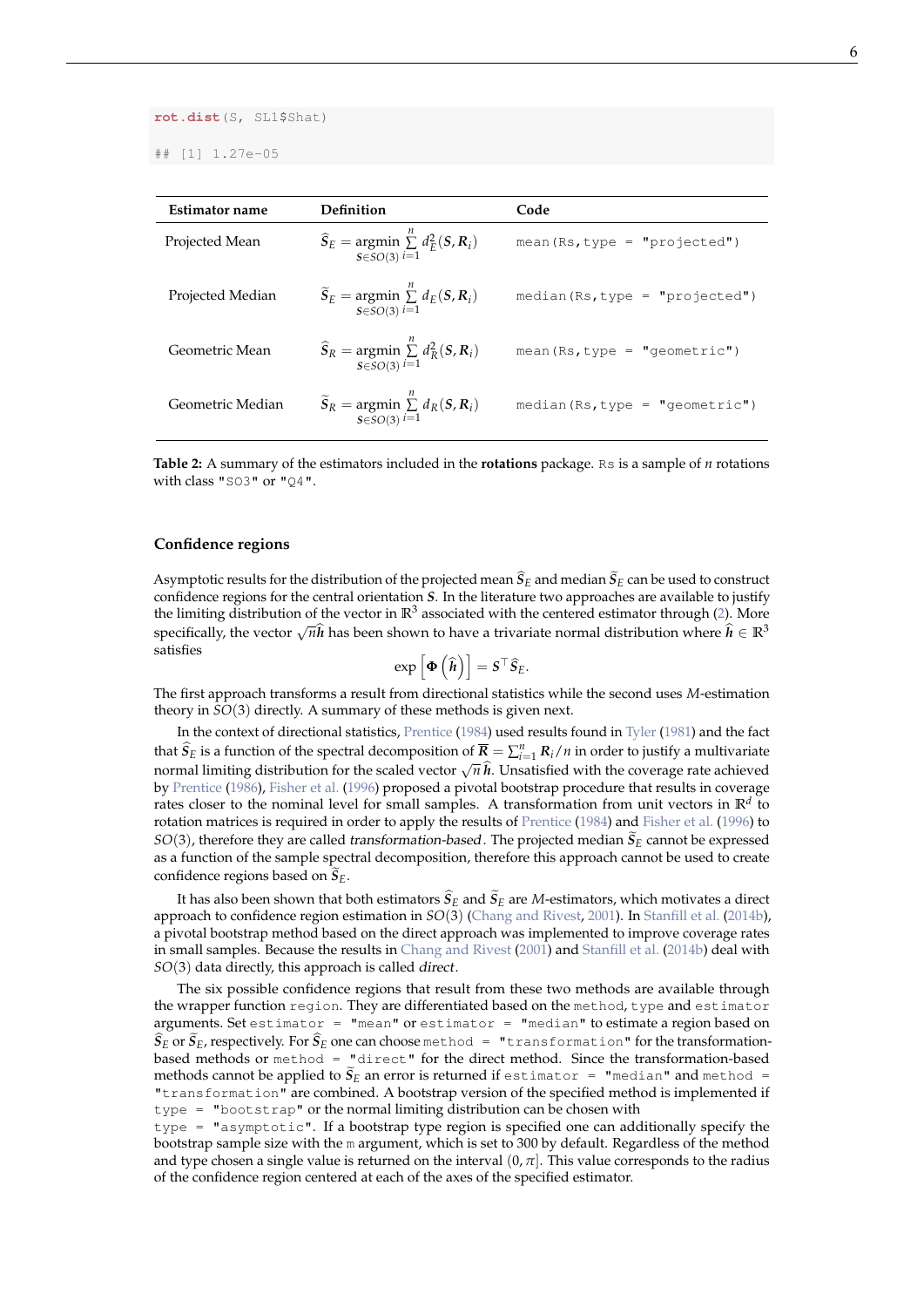In the example code below a sample of  $n = 50$  rotations are drawn from the Cayley-UARS( $I_{3\times 3}$ ,  $\kappa =$ 10) distribution then the four types of confidence regions based on the direct approach are constructed. For a graphical representation of this dataset along with an interpretation of the confidence regions see Figure [1.](#page-7-0)

```
Rs <- ruars(50, rcayley, kappa = 10)
region(
 x = Rs,
 method = "direct",
 type = "asymptotic",
 estimator = "mean",alp = 0.05)
## [1] 0.179
region(
 x = Rs,
 method = "direct",
 type = "bootstrap",
 estimator = "mean",alp = 0.05,
  m = 300\lambda## [1] 0.177
region(
 x = Rs,method = "direct",type = "asymptotic",
 estimator = "median",
 a1p = 0.05)
## [1] 0.231
region(
 x = Rs,
 method = "direct",
 type = "bootstrap",
  estimator = "median",alp = 0.05,
 m = 300)
## [1] 0.276
```
# **Visualizations**

The **rotations** package offers two methods to visualize rotation data in three-dimensions. Because rotation matrices are orthogonal, each column of a rotation matrix has length one and is perpendicular to the other axes. Therefore each column of a rotation matrix can be illustrated as a point on the surface of a unit sphere, which represents the position of the *x*-, *y*- or *z*-axis for that rotation matrix. Since each sphere represents one of the three axes, three spheres are required to fully visualize a sample of rotations. Though the use of separate spheres to represent each axis can be seen as a disadvantage, the proposed visualization method makes the idea of a central orientation and a confidence region interpretable.

An existing function that can be used to illustrate rotation data is the boat3d function included in the **orientlib** package. Given a sample of rotations, the boat3d function produces either a static or interactive three-dimensional boat to represent the provided data. If only one rotation is of interest,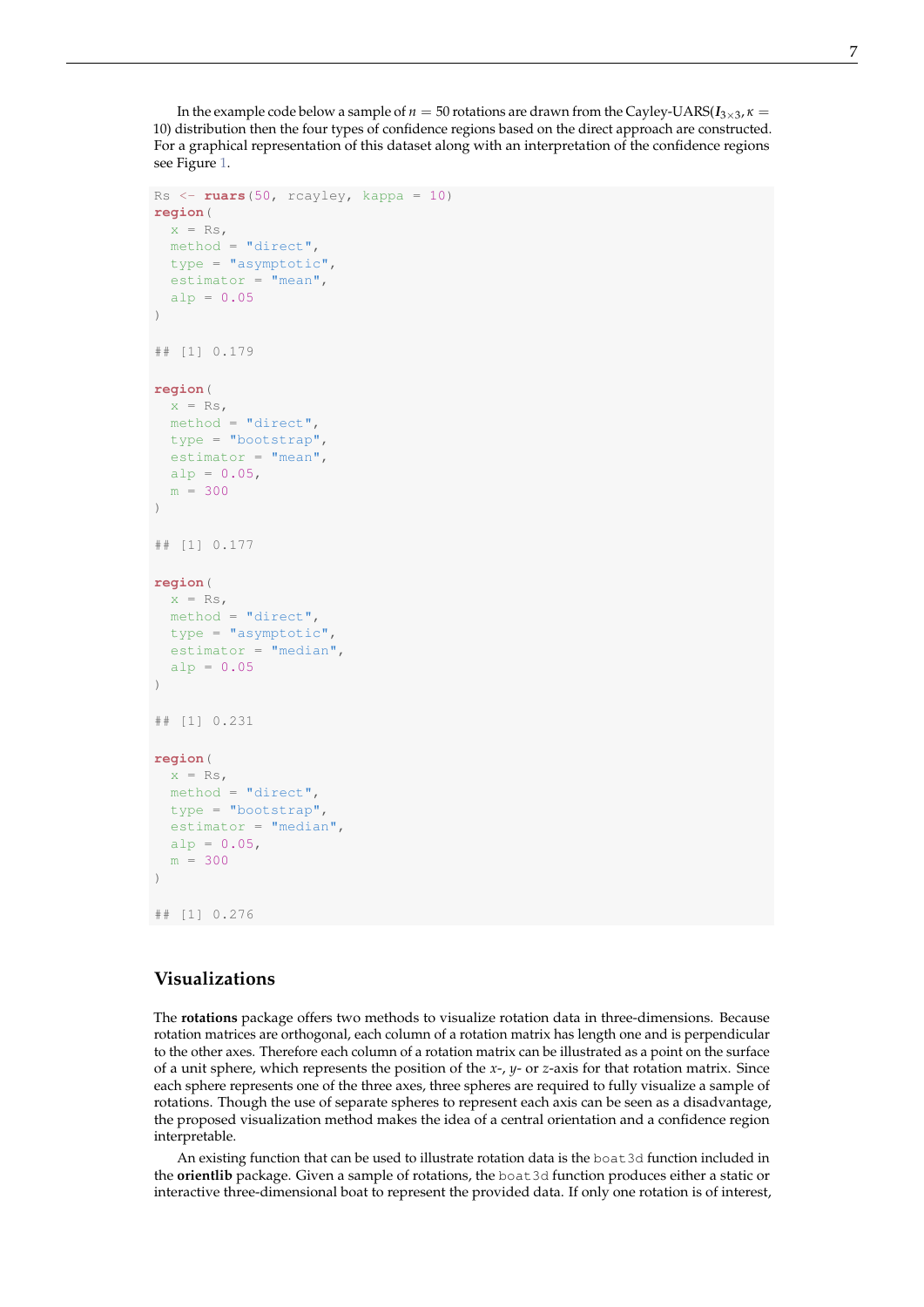<span id="page-7-1"></span>the boat3d function is superior to the proposed method because it conveniently illustrates rotational data in a single image. If multiple rotations are provided, however, the boat3d function will produce separate side-by-side boats, which can be hard to interpret. In addition, the illustration of a estimated central orientation or a confidence region in *SO*(3) with the boat3d function is not presently possible.

The **rotations** package can be used to produce high-quality static plots within the framework of the **[ggplot2](http://CRAN.R-project.org/package=ggplot2)** package [\(Wickham,](#page-10-17) [2009\)](#page-10-17). Static plots are specifically designed for datasets that are highly concentrated and for use in presentations or publications. Alternatively, the **rotations** package can produce interactive plots using functions included in the **[sphereplot](http://CRAN.R-project.org/package=sphereplot)** package [\(Robotham,](#page-10-18) [2013\)](#page-10-18). Interactive plots are designed so that the user can explore a dataset and visualize a diffuse sample.

Calling the plot function with a "SO3" or "O4" object will result in an interactive or static sphere, differentiated by setting the argument interactive to TRUE or FALSE, respectively. The center argument defines the center of the plot and is usually set to the identity rotation id. SO3 or an estimate of the central orientation, e.g. mean(Rs). The user can specify which columns to visualize with the col argument with options 1, 2 and 3 representing the *x*-, *y*- and *z*- axes, respectively. For static plots, multiple axes can be displayed simultaneously by supplying a vector to  $\text{col}$ ; only one column will be displayed at a time for interactive plots. Also available to static plots is the argument to\_range, which when set to TRUE will display the portion of the sphere where the observations are present.

All four estimates of the central orientation can be plotted along with a sample of rotations. Setting the argument estimates\_show = "all" will display all four simultaneously. If only a few estimates are of interest then any combination of "proj.mean", "proj.median", "geom.mean" or "geom.median" are valid inputs. The estimators are indicated by color and a legend is provided, see Figure [1.](#page-7-0) Finally, the mean\_regions and median\_regions options allow the user to draw a circle on the surface of the sphere representing the confidence region for that axis, centered at  $S_E$  and  $S_E$  respectively. If estimators are plotted along with the different regions in static plots then shapes represent the estimators and colors represent the region methods, see Figure [1,](#page-7-0) while regions and estimators are always distinguished by colors for the interactive plots. Given the sample of rotations generated in a previous example, the example below illustrates how to produce static plots using the plot function for objects of class "SO3" and Figure [1](#page-7-0) illustrates the results of these commands.

```
plot(
 x = Rs,
```

```
center = <b>mean</b>(Rs),show estimates = "all")
plot(
  x = Rs,
  center = <b>mean</b>(Rs),show_estimates = "proj.mean",
  mean regions = "all",alp = .05)
```
<span id="page-7-0"></span>

**Figure 1:** The *x*-axis of a random sample from the Cayley-UARS distribution with  $\kappa = 1$  and  $n = 50$ . All four point estimates are displayed on the left and all three region methods along with the projected mean are on the right.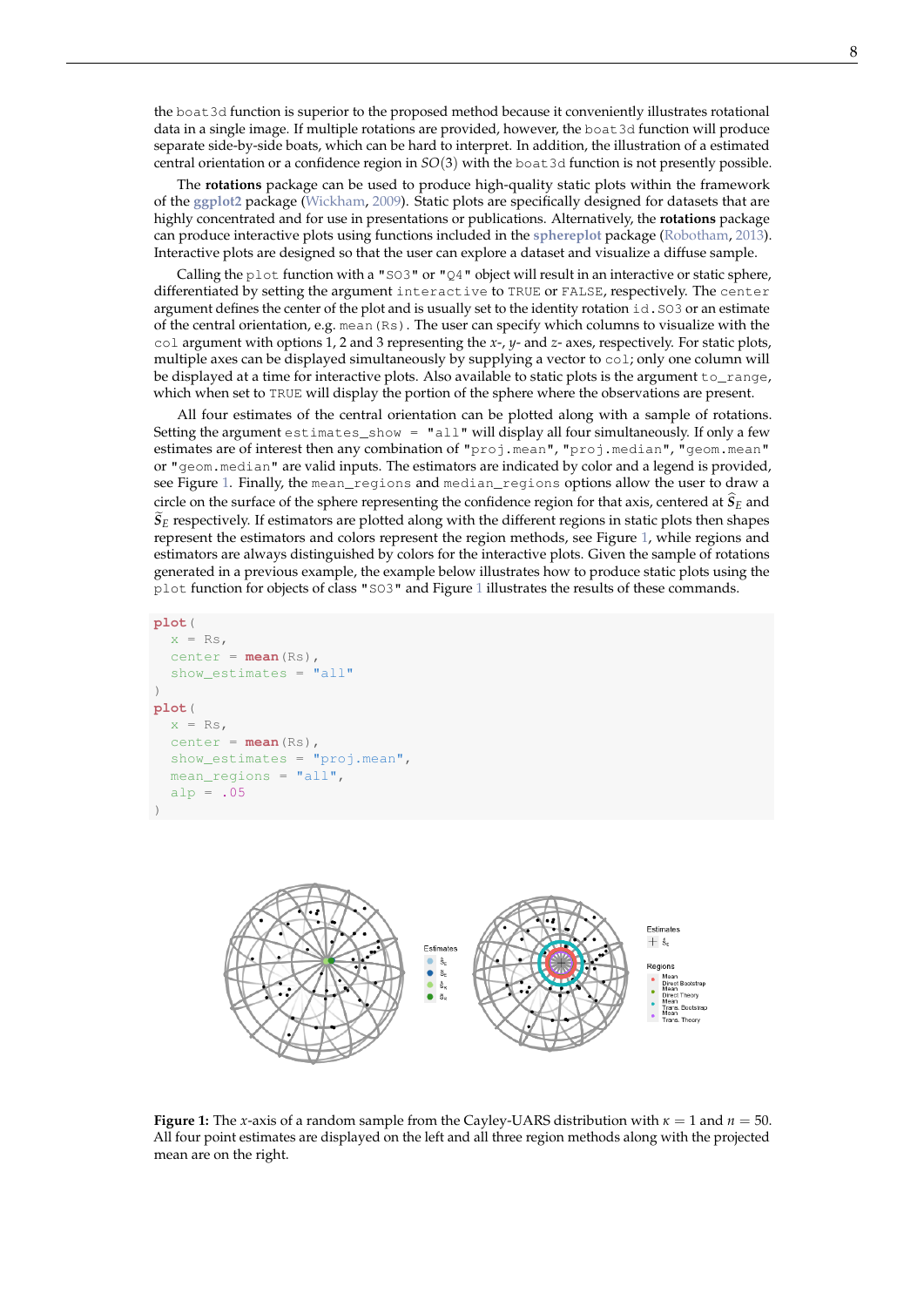## <span id="page-8-0"></span>**Datasets**

Datasets drill and nickel are included in the **rotations** package to illustrate how the two representations of orientation data discussed here are used in practice. The drill dataset was collected to assess variation in human movement while performing a task [\(Rancourt,](#page-10-19) [1995\)](#page-10-19). Eight subjects drilled into a metal plate while being monitored by infrared cameras. Quaternions are used to represent the orientation of each subjects' wrist, elbow and shoulder in one of six positions. For some subjects several replicates are available. See [Rancourt et al.](#page-10-1) [\(2000\)](#page-10-1) for one approach to analyzing these data. In the example below we load the drill dataset, coerce the observations for subject one's wrist into a form usable by the **rotations** package via as.Q4, then estimate the central orientation with the projected mean.

```
data(drill)
head(drill)
## Subject Joint Position Replicate Q1 Q2 Q3 Q4
## 1 1 Wrist 1 1 0.944 -0.192 -0.1558 0.217<br>## 2 1 Wrist 1 2 0.974 -0.120 -0.1111 0.158
## 2 1 Wrist 1 2 0.974 -0.120 -0.1111 0.158
## 3 1 Wrist 1 3 0.965 -0.133 -0.1406 0.177
## 4 1 Wrist 1 4 0.956 -0.134 -0.1152 0.233
## 5 1 Wrist 1 5 0.953 -0.199 -0.0611 0.222
## 6 1 Wrist 2 1 0.963 -0.159 -0.1270 0.177
Subj1Wrist<-subset(drill, Subject == '1' & Joint == 'Wrist')
Subj1Wdata <- as.Q4(Subj1Wrist[,5:8])
mean(Subj1Wdata)
```
## 0.987 - 0.07 \* i - 0.134 \* j + 0.049 \* k

In the nickel dataset, rotation matrices are used to represent the orientation of cubic crystals on the surface of a nickel sample measured with Electron Backscatter Diffraction. Each location on the surface of the nickel is identified by the xpos and ypos columns while the rep column identifies which of the fourteen replicate scans that measurement corresponds to. The last nine columns, denoted v1-v9, represent the elements of the rotation matrix at that location in vector form. See [Bingham et al.](#page-9-0) [\(2009,](#page-9-0) [2010\)](#page-9-7) and [Stanfill et al.](#page-10-7) [\(2013\)](#page-10-7) for more details. In the example below we estimate the central orientation at location one.

```
data(nickel)
head(nickel[,1:6])
## xpos ypos location rep V1 V2
## 1 0 0.346 1 1 -0.648 0.686
## 2 0 0.346 1 2 -0.645 0.688
## 3 0 0.346 1 3 -0.645 0.688
## 4 0 0.346 1 4 -0.646 0.688
## 5 0 0.346 1 5 -0.646 0.686
## 6 0 0.346 1 6 -0.644 0.690
Location1<-subset(nickel, location==1)
Loc1data<-as.SO3(Location1[,5:13])
mean(Loc1data)
## [,1] [,2] [,3]
## [1,] -0.645 -0.286 -0.708## [2,] 0.687 -0.623 -0.374
## [3, ]-0.334 -0.728 0.599
```
## **Summary**

In this manuscript we introduced the **rotations** package and demonstrated how it can be used to generate, analyze and visualize rotation data. The **rotations** package is compatible with the quaternion specific **onion** package by applying its as . quaternion function to a transposed "Q4" object.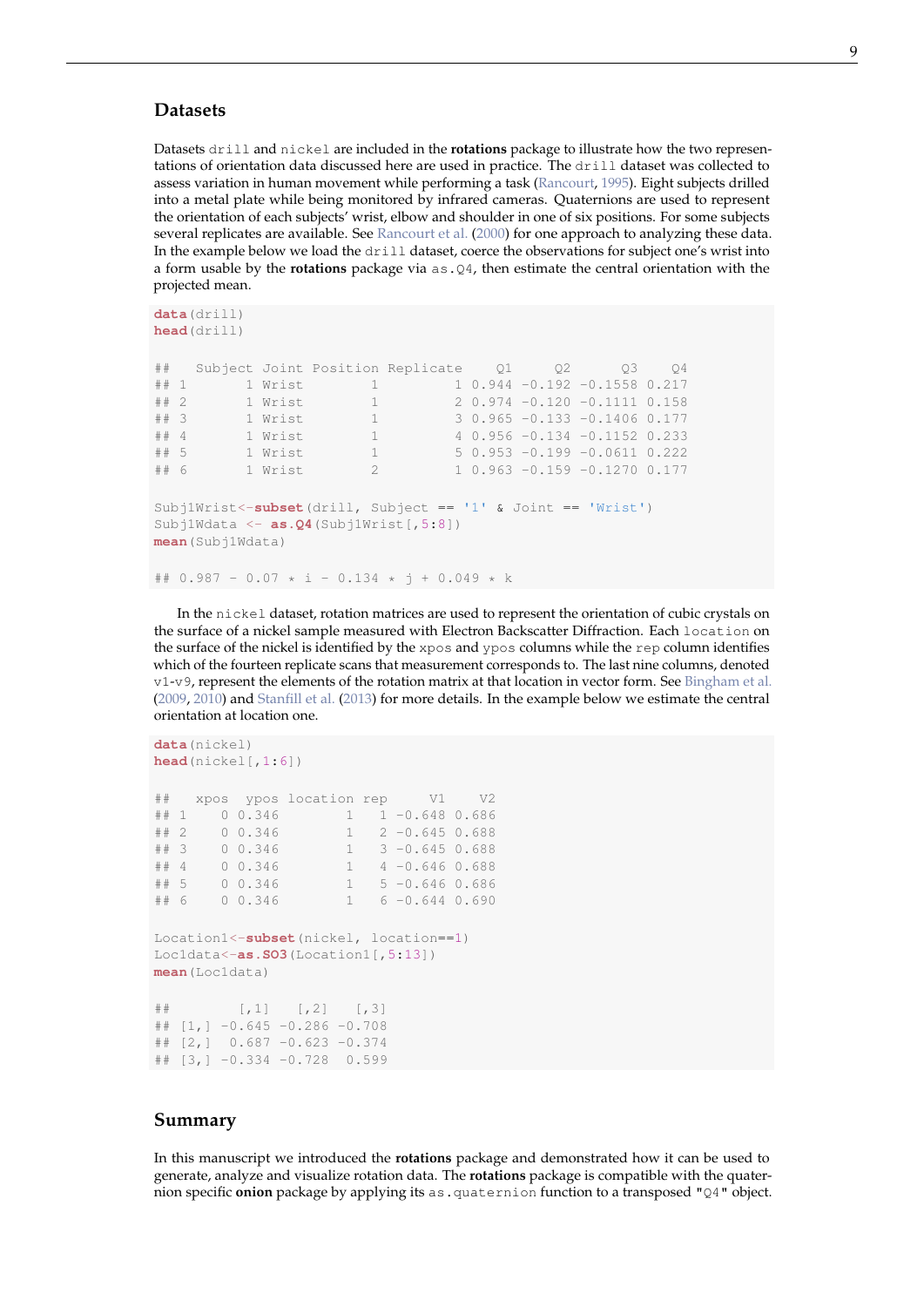<span id="page-9-10"></span>Connecting to the **onion** package gives the user access to a wide range of algebraic functions unique to quaternions. Also compatible with the **rotations** package is the **orientlib** package, which includes additional parametrizations of rotations. To translate rotation matrices generated by the **rotations** package into a form usable by the **orientlib** package, first coerce a "SO3" object into a matrix of the same dimension, i.e.  $n \times 9$ , then apply the rotvector function provided by the **orientlib** package. Quaternions are defined in the **orientlib** package by  $Q = x_1 i + x_2 j + x_3 k + x_4$ , cf. [\(5\)](#page-2-0), which may lead to confusion when translating quaternions between the **orientlib** package and either of the **onion** or **rotations** packages. Below is a demonstration of how quaternions and rotation matrices generated by the **rotations** package can be translated into a form usable by the **onion** and **orientlib** packages, respectively. See help(package = "onion") and help(package = "orientlib") for more on these packages.

```
Qs \leftarrow ruars(20, reayley, space = 'Q4')
Rs <- as.SO3(Qs)
suppressMessages(require(onion))
onionQs <- as.quaternion(matrix(Qs,nrow=4, byrow = TRUE))
suppressMessages(require(orientlib))
orientRs <- rotvector(matrix(Rs, ncol = 9))
```
Computational speed of the **rotations** package has been enhanced through use of the **[Rcpp](http://CRAN.R-project.org/package=Rcpp)** and **[RcppArmadillo](http://CRAN.R-project.org/package=RcppArmadillo)** packages [\(Eddelbuettel,](#page-9-8) [2013;](#page-9-8) [Eddelbuettel and Sanderson,](#page-9-9) [2014\)](#page-9-9). In future versions of the package we plan to extend the parametrization and estimator sections to include robust estimators currently being developed by the authors.

# **Acknowledgements**

We would like to thank the reviewers for their comments and suggestions. The **rotations** package and this article have benefited greatly from their time and effort.

# **Bibliography**

- <span id="page-9-2"></span>C. Agostinelli and U. Lund. *circular: Circular Statistics*, 2013. URL [http://CRAN.R-project.org/](http://CRAN.R-project.org/package=circular) [package=circular](http://CRAN.R-project.org/package=circular). R package version 0.4-7. [[p1\]](#page-0-1)
- <span id="page-9-1"></span>F. Bachmann, R. Hielscher, P. Jupp, W. Pantleon, H. Schaeben, and E. Wegert. Inferential statistics of electron backscatter diffraction data from within individual crystalline grains. *Journal of Applied Crystallography*, 43(6):1338–1355, 2010. [[p1\]](#page-0-1)
- <span id="page-9-0"></span>M. A. Bingham, D. J. Nordman, and S. B. Vardeman. Modeling and inference for measured crystal orientations and a tractable class of symmetric distributions for rotations in three dimensions. *Journal of the American Statistical Association*, 104(488):1385–1397, 2009. [[p1,](#page-0-1) [3,](#page-2-2) [4,](#page-3-1) [9\]](#page-8-0)
- <span id="page-9-7"></span>M. A. Bingham, B. K. Lograsso, and F. C. Laabs. A statistical analysis of the variation in measured crystal orientations obtained through electron backscatter diffraction. *Ultramicroscopy*, 110(10): 1312–1319, 2010. [[p9\]](#page-8-0)
- <span id="page-9-6"></span>T. Chang and L.-P. Rivest. M-estimation for location and regression parameters in group models: A case study using Stiefel manifolds. *Annals of statistics*, 29(3):784–814, 2001. [[p6\]](#page-5-1)
- <span id="page-9-3"></span>T. Downs. Orientation statistics. *Biometrika*, 59(3):665–676, 1972. [[p3\]](#page-2-2)
- <span id="page-9-8"></span>D. Eddelbuettel. *Seamless R and C++ Integration with Rcpp*. Springer-Verlag, New York, 2013. ISBN 978-1-4614-6867-7. [[p10\]](#page-9-10)
- <span id="page-9-9"></span>D. Eddelbuettel and C. Sanderson. Rcpparmadillo: Accelerating R with high-performance C++ linear algebra. *Computational Statistics and Data Analysis*, 71:1054–1063, Mar. 2014. URL [http:](http://dx.doi.org/10.1016/j.csda.2013.02.005) [//dx.doi.org/10.1016/j.csda.2013.02.005](http://dx.doi.org/10.1016/j.csda.2013.02.005). [[p10\]](#page-9-10)
- <span id="page-9-4"></span>N. I. Fisher. *Statistical Analysis of Circular Data*. Cambridge University Press, 1996. ISBN 0521568900. [[p4\]](#page-3-1)
- <span id="page-9-5"></span>N. I. Fisher, P. Hall, B.-Y. Jing, and A. T. Wood. Improved pivotal methods for constructing confidence regions with directional data. *Journal of the American Statistical Association*, 91(435):1062–1070, 1996. [p<sub>6</sub>]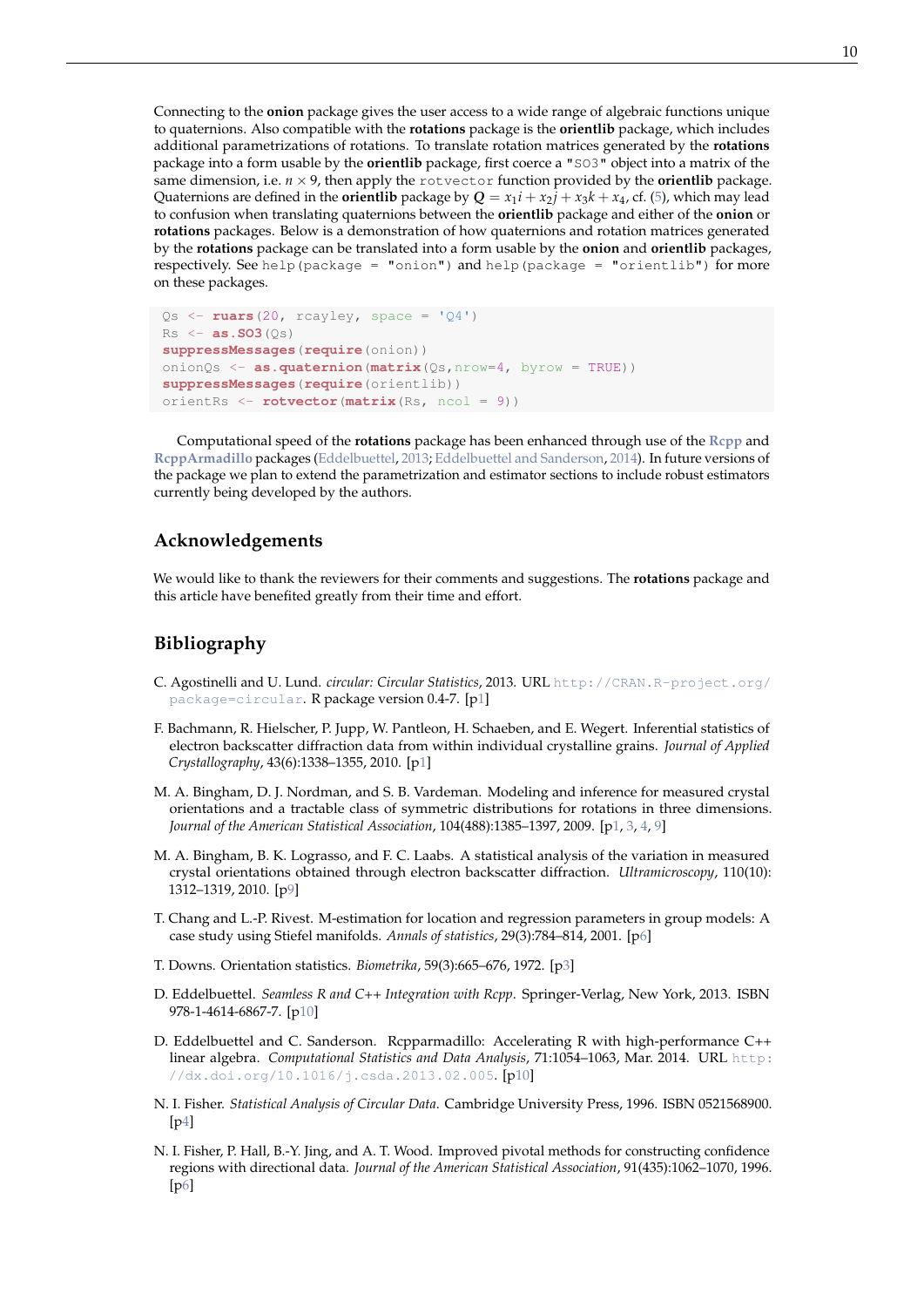- <span id="page-10-3"></span>R. K. S. Hankin. *onion: octonions and quaternions*, 2011. URL [http://CRAN.R-project.org/](http://CRAN.R-project.org/package=onion) [package=onion](http://CRAN.R-project.org/package=onion). R package version 1.2-4. [[p1\]](#page-0-1)
- <span id="page-10-0"></span>M. Humbert, N. Gey, J. Muller, and C. Esling. Determination of a mean orientation from a cloud of orientations. Application to electron back-scattering pattern measurements. *Journal of Applied Crystallography*, 29(6):662–666, 1996. [[p1\]](#page-0-1)
- <span id="page-10-10"></span>P. Jupp and K. Mardia. Maximum likelihood estimators for the matrix von Mises-Fisher and Bingham distributions. *The Annals of Statistics*, 7(3):599–606, 1979. [[p3\]](#page-2-2)
- <span id="page-10-9"></span>C. Khatri and K. Mardia. The von Mises-Fisher matrix distribution in orientation statistics. *Journal of the Royal Statistical Society. Series B (Methodological)*, 39(1):95–106, 1977. [[p3\]](#page-2-2)
- <span id="page-10-8"></span>P. Langevin. Magnetism and the theory of the electron. *Annales de Chimie et de Physique*, 5:70, 1905. [[p3\]](#page-2-2)
- <span id="page-10-12"></span>C. León, J. Massé, and L. Rivest. A statistical model for random rotations. *Journal of Multivariate Analysis*, 97(2):412–430, 2006. [[p3\]](#page-2-2)
- <span id="page-10-2"></span>D. Murdoch. orientlib: An R package for orientation data. *Journal of Statistical Software*, 8(19):1–11, 2003. [[p1\]](#page-0-1)
- <span id="page-10-5"></span>H. Oh and D. Kim. *SpherWave: Spherical Wavelets and SW-based Spatially Adaptive Methods*, 2013. URL <http://CRAN.R-project.org/package=SpherWave>. R package version 1.2.2. [[p1\]](#page-0-1)
- <span id="page-10-13"></span>M. Prentice. A distribution-free method of interval estimation for unsigned directional data. *Biometrika*, 71(1):147–154, 1984. [[p6\]](#page-5-1)
- <span id="page-10-15"></span>M. Prentice. Orientation statistics without parametric assumptions. *Journal of the Royal Statistical Society. Series B (Methodological)*, 48(2):214–222, 1986. [[p6\]](#page-5-1)
- <span id="page-10-4"></span>Y. Qiu. *Isotropic Distributions for 3-Dimensional Rotations and One-sample Bayes Inference*. PhD thesis, Iowa State University, 2013. [[p1\]](#page-0-1)
- <span id="page-10-19"></span>D. Rancourt. *Arm Posture and Hand Mechanical Impedance in the Control of a Hand-held Power Drill*. Dissertation, MIT, 1995. [[p9\]](#page-8-0)
- <span id="page-10-1"></span>D. Rancourt, L.-P. Rivest, and J. Asselin. Using orientation statistics to investigate variations in human kinematics. *Journal of the Royal Statistical Society. Series C (Applied Statistics)*, 49(1):81–94, 2000. [[p1,](#page-0-1) [9\]](#page-8-0)
- <span id="page-10-18"></span>A. Robotham. *sphereplot: Spherical Plotting*, 2013. URL [http://CRAN.R-project.org/package=](http://CRAN.R-project.org/package=sphereplot) [sphereplot](http://CRAN.R-project.org/package=sphereplot). R package version 1.5. [[p8\]](#page-7-1)
- <span id="page-10-11"></span>H. Schaeben. A simple standard orientation density function: The hyperspherical de la Vallée Poussin kernel. *Physica Status Solidi (B)*, 200(2):367–376, 1997. [[p3\]](#page-2-2)
- <span id="page-10-7"></span>B. Stanfill, U. Genschel, and H. Hofmann. Point estimation of the central orientation of random rotations. *Technometrics*, 55(4):524–535, 2013. [[p2,](#page-1-3) [5,](#page-4-0) [9\]](#page-8-0)
- <span id="page-10-6"></span>B. Stanfill, H. Hofmann, and U. Genschel. *rotations: Tools for Working with Rotation Data*, 2014a. URL <http://CRAN.R-project.org/package=rotations>. R package version 1.2. [[p1\]](#page-0-1)
- <span id="page-10-16"></span>B. Stanfill, D. Nordman, H. Hofmann, U. Genschel, and J. Zhang. Nonparametric confidence regions for the central orientation of random rotations. Unpublished manuscript, 2014b. [[p6\]](#page-5-1)
- <span id="page-10-14"></span>D. E. Tyler. Asymptotic inference for eigenvectors. *The Annals of Statistics*, 9(4):725–736, 1981. [[p6\]](#page-5-1)
- <span id="page-10-17"></span>H. Wickham. *ggplot2: Elegant Graphics for Data Analysis*. Springer-Verlag, New York, 2009. ISBN 978-0-387-98140-6. URL <http://had.co.nz/ggplot2/book>. [[p8\]](#page-7-1)

*Bryan Stanfill Department of Statistics Iowa State University Ames, IA 50011* [stanfill@iastate.edu](mailto:stanfill@iastate.edu)

*Heike Hofmann Department of Statistics Iowa State University*